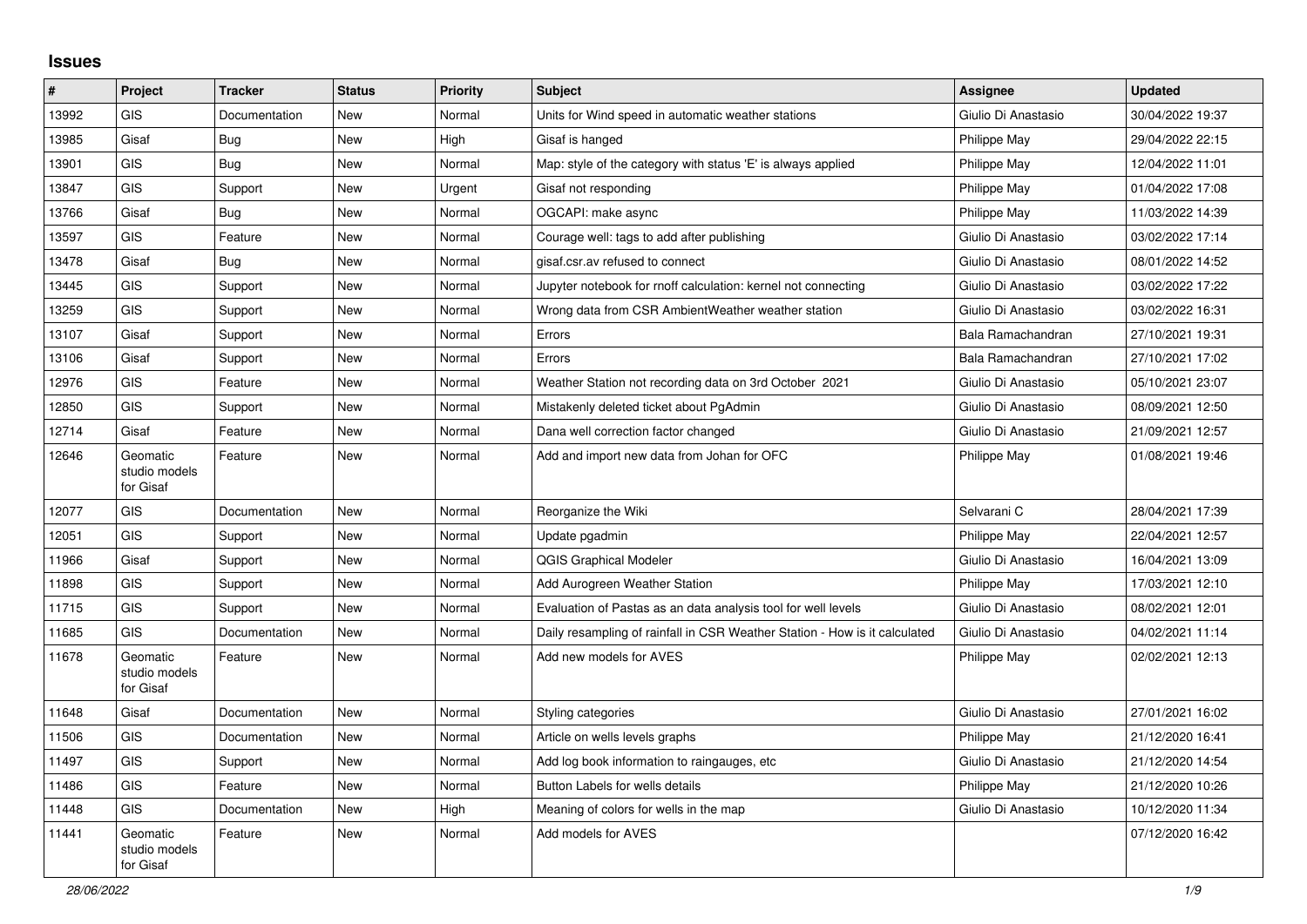| #     | Project    | <b>Tracker</b> | <b>Status</b> | <b>Priority</b> | Subject                                                                                        | Assignee            | <b>Updated</b>   |
|-------|------------|----------------|---------------|-----------------|------------------------------------------------------------------------------------------------|---------------------|------------------|
| 11329 | <b>GIS</b> | Feature        | New           | Normal          | <b>Boundary Stones Updation</b>                                                                | Giulio Di Anastasio | 12/11/2020 18:03 |
| 11081 | Gisaf      | Support        | New           | Normal          | Gisaf doesn't allowed multiple reconciliation                                                  | Philippe May        | 01/10/2020 15:00 |
| 11071 | Gisaf      | Support        | New           | Normal          | Reconciliation: cannot find some points                                                        | Philippe May        | 01/10/2020 13:03 |
| 10991 | Gisaf      | <b>Bug</b>     | New           | Normal          | Graph of Average rainfall by month in Dashboard - limited viewing area<br>when zooming in      | Philippe May        | 17/09/2020 14:49 |
| 10862 | <b>GIS</b> | Bug            | New           | Normal          | Fix the issues resulted from import point bug                                                  | Philippe May        | 05/09/2020 15:11 |
| 10733 | <b>GIS</b> | Documentation  | New           | Normal          | Tags retained when the same geometry is replaced                                               |                     | 04/08/2020 16:16 |
| 10364 | Gisaf      | Support        | New           | Normal          | Reconcile the reconciliations                                                                  | Philippe May        | 17/06/2020 17:27 |
| 10344 | Gisaf      | Bug            | New           | Normal          | Error: No accuracy defined for surveyor Eric Chacra - Baraka and<br>equipment {file.equipment} | Giulio Di Anastasio | 16/06/2020 04:27 |
| 10322 | <b>GIS</b> | Support        | New           | Normal          | Resume the basket imports, and review of the new admin baskets                                 | Giulio Di Anastasio | 11/06/2020 17:17 |
| 10228 | Gisaf      | <b>Bug</b>     | New           | Normal          | Telephone box: geopackage error while downloading, geometry wrong in<br>shape file             | Giulio Di Anastasio | 28/05/2020 18:09 |
| 10214 | Gisaf      | Support        | New           | Normal          | Multiple Reconciliations                                                                       | Philippe May        | 27/05/2020 16:12 |
| 10196 | GIS        | Documentation  | New           | Normal          | Reconciliation of points in tables not at raw level. (Polygon, Line)                           | Giulio Di Anastasio | 26/05/2020 14:37 |
| 10170 | GIS        | <b>Bug</b>     | New           | Normal          | Fix logout                                                                                     |                     | 23/05/2020 16:48 |
| 10140 | Gisaf      | <b>Bug</b>     | New           | Normal          | Admin: sort out manager role                                                                   | Philippe May        | 19/05/2020 19:22 |
| 9789  | Gisaf      | Feature        | New           | Normal          | Login: put in a dialog                                                                         | Philippe May        | 28/02/2020 04:28 |
| 9749  | Gisaf      | Feature        | New           | Normal          | Strip extra characters in graphQL queries                                                      | Philippe May        | 07/09/2020 12:48 |
| 9736  | GIS        | Support        | New           | High            | Enter correct day and time of the measurements of the wells                                    | Bala Ramachandran   | 18/02/2020 17:23 |
| 9735  | GIS        | Documentation  | New           | Normal          | Disciplane farm well: wrong depth                                                              | Bala Ramachandran   | 18/02/2020 17:15 |
| 9603  | Gisaf      | Bug            | New           | Normal          | Map: clean memory after removing layer                                                         | Philippe May        | 20/01/2020 13:05 |
| 9538  | Gisaf      | Feature        | New           | Normal          | Download shapefile of raw survey points facility - TO BE REMOVED?                              | Philippe May        | 07/01/2020 14:35 |
| 9483  | Gisaf      | Support        | New           | Normal          | Performance: writing gpkg is slower than shapefiles                                            | Philippe May        | 08/01/2020 11:15 |
| 9141  | GIS        | Documentation  | New           | Normal          | AWS water supply data                                                                          |                     | 16/10/2019 12:52 |
| 8787  | GIS        | Support        | New           | Normal          | In Wastless P49 points are in text, we can't able to upload in gsaf                            | Giulio Di Anastasio | 13/08/2019 17:10 |
| 8763  | <b>GIS</b> | Bug            | New           | Normal          | Calculation of Run-off volume and Vegetation classification                                    |                     | 05/08/2019 11:16 |
| 8762  | <b>GIS</b> | Documentation  | New           | Normal          | Calculation of Run-off volume and Vegetation classification                                    |                     | 05/08/2019 17:07 |
| 8746  | GIS        | Task           | New           | Normal          | Updating and Standardizing Symbology and Color for features in the AV<br>Geomatics Portal.     | Debojyoti Mallick   | 02/08/2019 16:08 |
| 8721  | Gisaf      | Feature        | <b>New</b>    | Normal          | Survey data basket: handle the case when more than one file in the basket<br>per day           | Philippe May        | 14/10/2020 17:01 |
| 8567  | GIS        | Task           | New           | Normal          | Delaunay 2D and 3D triangulation using catchment points and their<br>elevations                | Debojyoti Mallick   | 03/07/2019 11:44 |
| 8303  | GIS        | Task           | New           | High            | Health check up residential zone (Priority 1 list)                                             | Meera Natarajan     | 14/05/2019 11:29 |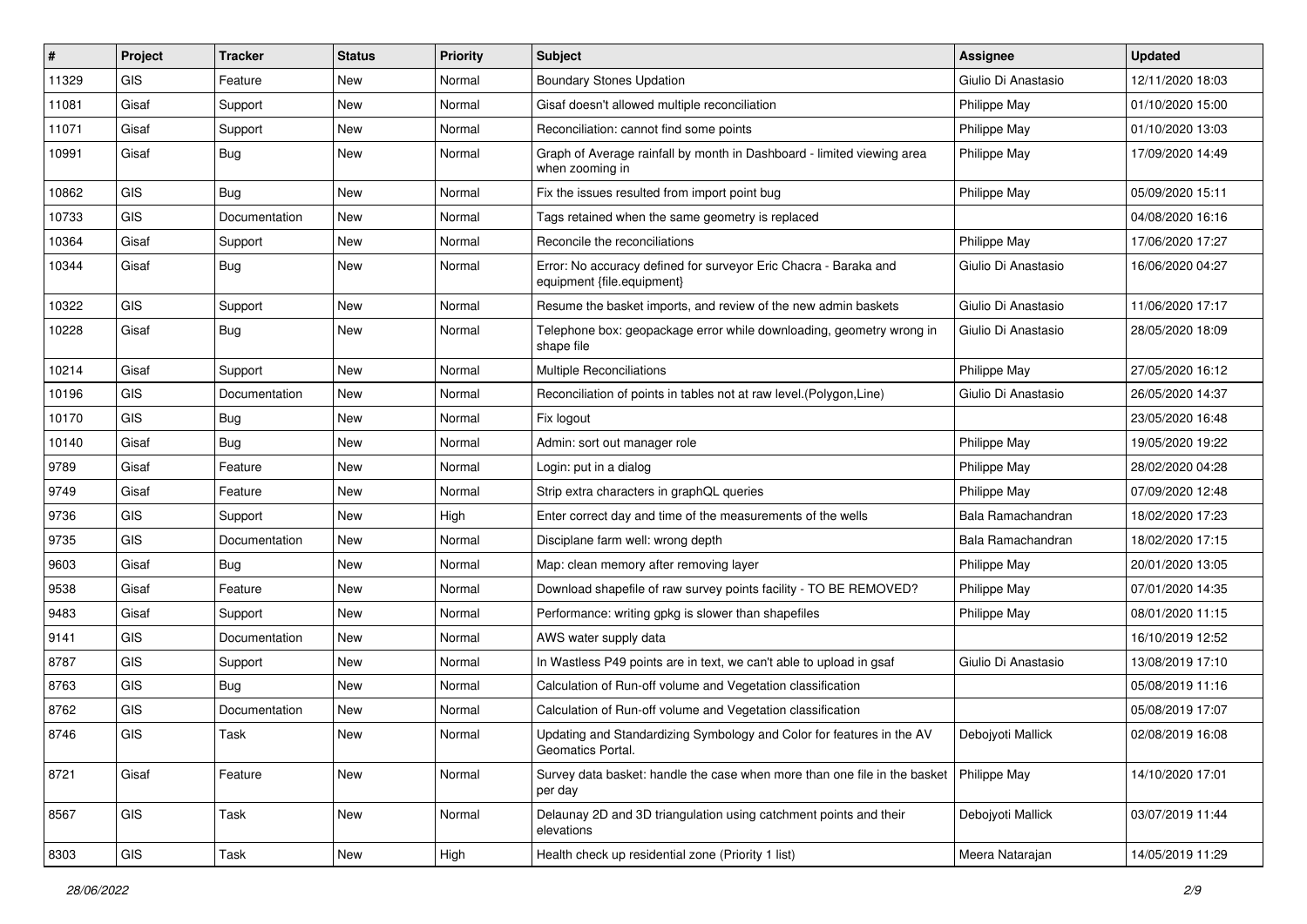| #    | Project    | <b>Tracker</b> | <b>Status</b> | <b>Priority</b> | Subject                                                                                          | <b>Assignee</b>         | <b>Updated</b>   |
|------|------------|----------------|---------------|-----------------|--------------------------------------------------------------------------------------------------|-------------------------|------------------|
| 8262 | <b>GIS</b> | Feature        | New           | Normal          | Change points into MISTAKES for updated cycle path and MM fence                                  | Pushparaj Muthukrishnan | 09/05/2019 14:59 |
| 8070 | <b>GIS</b> | Documentation  | <b>New</b>    | Normal          | TIN based watershed models                                                                       |                         | 10/04/2019 15:31 |
| 8016 | GIS        | Task           | New           | Normal          | Handling Exception in Python Scripts, Logging and Creating and<br>Publishing to a Git Repository | Debojyoti Mallick       | 03/05/2019 11:14 |
| 7913 | <b>GIS</b> | <b>Task</b>    | New           | High            | Editing to be done in GISAF                                                                      | Pavneet Kaur            | 15/03/2019 14:42 |
| 7858 | GIS        | <b>Task</b>    | New           | Normal          | Harvest data of wells to be entered in Gisaf                                                     | Pavneet Kaur            | 08/03/2019 16:07 |
| 7857 | GIS        | <b>Task</b>    | New           | Normal          | Add new wells in gisaf                                                                           | Pavneet Kaur            | 08/03/2019 16:06 |
| 7853 | GIS        | Support        | New           | Normal          | Install OpenDroneMap and WebODM                                                                  | <b>Philippe May</b>     | 09/05/2019 15:57 |
| 7836 | GIS        | Task           | <b>New</b>    | Normal          | Bobby well missing                                                                               | Pavneet Kaur            | 15/03/2019 15:04 |
| 7817 | GIS        | Feature        | New           | Normal          | Updating dates for 66 records in the Benches attribute table.                                    | Pavneet Kaur            | 15/03/2019 15:03 |
| 7795 | <b>GIS</b> | Support        | New           | Normal          | Open SOurce software tutorials on water management from youtube -<br>Hatari Labs                 | Pavneet Kaur            | 12/03/2019 16:33 |
| 7789 | GIS        | Task           | New           | Normal          | Cross check Johnny's well id 54 EGB007 - DEPTH is not correct in Harvest<br>data                 | l Giulio Di Anastasio   | 27/02/2019 16:58 |
| 7776 | GIS        | Feature        | New           | High            | Text on IZ CAD file                                                                              | Pavneet Kaur            | 26/02/2019 12:57 |
| 7762 | GIS        | Documentation  | New           | Normal          | WEb resources for Open Drone Map                                                                 | Giulio Di Anastasio     | 25/02/2019 10:34 |
| 7746 | GIS        | Task           | New           | High            | Sacred Groves well                                                                               | Bala Ramachandran       | 05/03/2019 11:32 |
| 7734 | GIS        | <b>Task</b>    | New           | Normal          | Start surveying in Sukhavati                                                                     | Ramkumar Sekar          | 25/02/2019 17:49 |
| 7724 | GIS        | Task           | New           | Normal          | Publish CZ and IDZ- Water Project> on Gisaf                                                      | Pavneet Kaur            | 15/03/2019 14:55 |
| 7721 | GIS        | Task           | New           | Normal          | create template for health check-up                                                              | Meera Natarajan         | 20/02/2019 11:58 |
| 7698 | GIS        | <b>Task</b>    | <b>New</b>    | Normal          | EC & pH meter                                                                                    | Meera Natarajan         | 20/02/2019 10:01 |
| 7651 | GIS        | <b>Task</b>    | New           | Normal          | Create the Proposed shapefile layers                                                             | Pavneet Kaur            | 13/02/2019 15:44 |
| 7645 | <b>GIS</b> | Documentation  | <b>New</b>    | Normal          | Documentation of health checks                                                                   |                         | 18/02/2019 09:24 |
| 7643 | <b>GIS</b> | Task           | New           | Normal          | Health check-up in the RZ                                                                        | Meera Natarajan         | 18/02/2019 09:25 |
| 7608 | GIS        | Task           | New           | Low             | creating a structure for tags                                                                    | Pavneet Kaur            | 15/03/2019 14:58 |
| 7578 | GIS        | Task           | New           | Normal          | Preparation regarding the meeting with gilles                                                    | Dorian Nadaud           | 06/02/2019 16:08 |
| 7530 | <b>GIS</b> | Task           | New           | Normal          | Check the paint of the piezo boxes                                                               | Bala Ramachandran       | 02/02/2019 11:34 |
| 7402 | <b>GIS</b> | Support        | New           | Normal          | Integrate data from well probes                                                                  | <b>Philippe May</b>     | 10/01/2019 11:12 |
| 7379 | Gisaf      | Feature        | New           | Low             | Make Gisaf installable (Progressive Web App)                                                     | Philippe May            | 02/02/2019 10:27 |
| 6907 | Gisaf      | Support        | New           | Low             | Study alternative for TileServer                                                                 | Philippe May            | 11/01/2020 11:45 |
| 6538 | Gisaf      | <b>Bug</b>     | New           | Normal          | Well level: improve the form and input processing (dry checkbox)                                 | Philippe May            | 12/03/2019 11:09 |
| 6099 | Gisaf      | Feature        | New           | Low             | Sanic/Gino admin                                                                                 | Philippe May            | 07/03/2019 16:24 |
| 6090 | Gisaf      | <b>Bug</b>     | New           | Low             | Polygon rendering issue                                                                          | Philippe May            | 07/03/2019 16:24 |
| 6077 | GIS        | Support        | New           | Normal          | AC in office                                                                                     |                         | 23/06/2018 13:05 |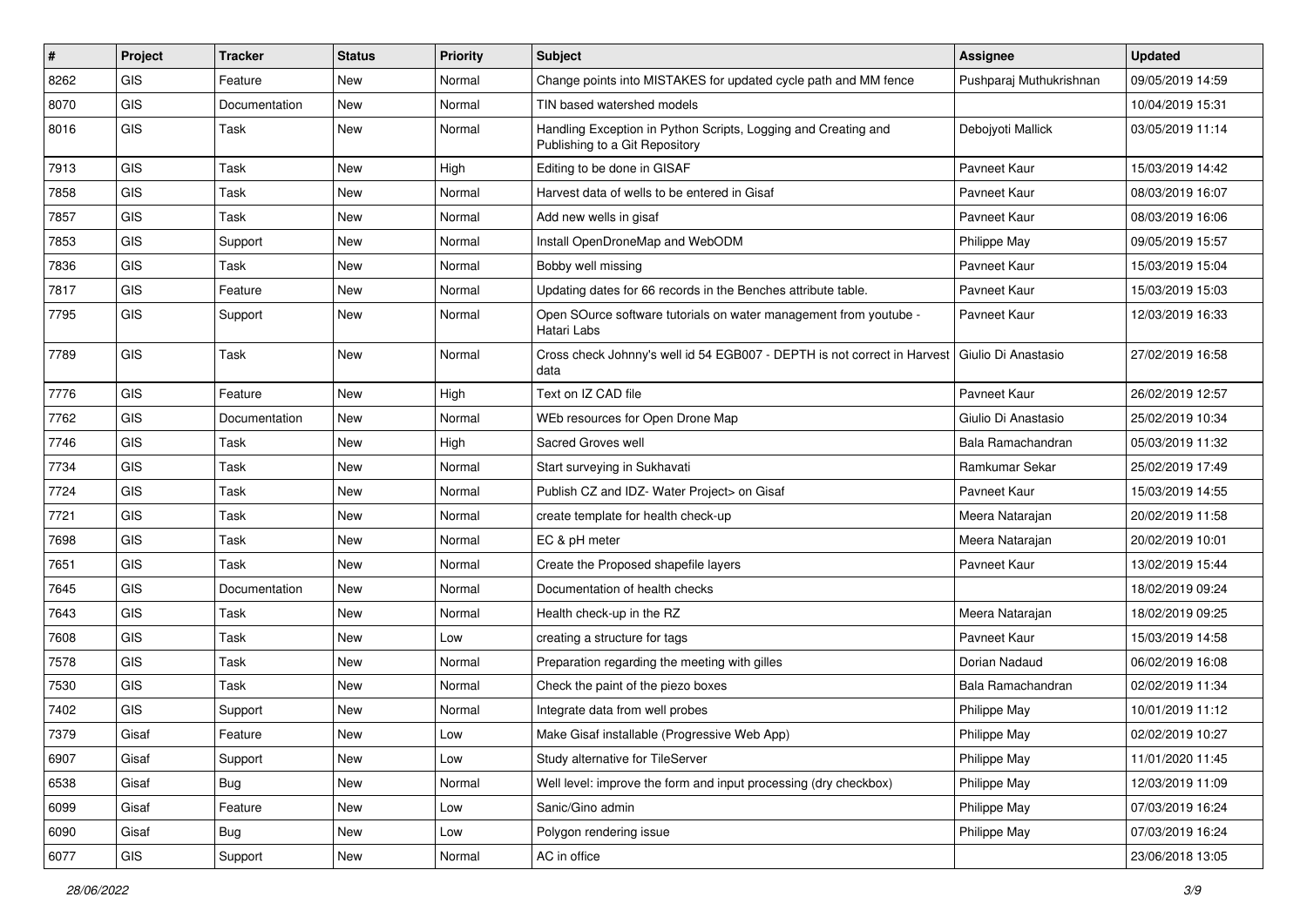| #     | Project                                | <b>Tracker</b> | <b>Status</b> | <b>Priority</b> | <b>Subject</b>                                                                                                       | <b>Assignee</b>     | <b>Updated</b>   |
|-------|----------------------------------------|----------------|---------------|-----------------|----------------------------------------------------------------------------------------------------------------------|---------------------|------------------|
| 6070  | Gisaf                                  | Support        | New           | Normal          | A survey of 3D GIS Models                                                                                            | Pavneet Kaur        | 05/02/2019 12:47 |
| 13991 | GIS                                    | Support        | In Progress   | High            | Gisaf is again hung                                                                                                  | Philippe May        | 30/04/2022 14:01 |
| 13203 | GIS                                    | Support        | In Progress   | Normal          | Redis server: fix warning relarted to memory allocation                                                              | Philippe May        | 12/11/2021 13:03 |
| 13115 | GIS                                    | Task           | In Progress   | Urgent          | Server not working after power cut                                                                                   | Philippe May        | 29/10/2021 11:05 |
| 12867 | GIS                                    | Support        | In Progress   | Normal          | Upgrade server (all virtual machines) to Debian bullseye                                                             | Philippe May        | 25/10/2021 17:34 |
| 10291 | GIS                                    | Support        | In Progress   | Normal          | Vacuum DB at reboot                                                                                                  | Philippe May        | 29/10/2021 11:44 |
| 8486  | GIS                                    | Task           | In Progress   | Normal          | Understanding how to generate a DSM (Digital Surface Model) or DEM<br>(Digital Elevation Model) using Survey Points. | Debojyoti Mallick   | 03/07/2019 11:44 |
| 7584  | Gisaf                                  | Bug            | In Progress   | Normal          | Error with large integers (graphql)                                                                                  | Philippe May        | 20/09/2019 10:52 |
| 7161  | GIS                                    | Support        | In Progress   | Normal          | Setup remote backup                                                                                                  | Philippe May        | 19/12/2018 10:14 |
| 7120  | <b>GIS</b>                             | Support        | In Progress   | Normal          | High CPU usage on the server (dom0)                                                                                  | Philippe May        | 26/02/2019 13:10 |
| 6769  | GIS                                    | Support        | In Progress   | Normal          | Issue in the DXF conversion                                                                                          | Pavneet Kaur        | 04/10/2018 15:00 |
| 14090 | GIS                                    | Feature        | Resolved      | Normal          | Move to SDDs after failure of one HDD in the RAID array of the domUs                                                 | Philippe May        | 27/05/2022 16:28 |
| 14072 | <b>GIS</b>                             | Support        | Resolved      | Urgent          | Gisaf very slow                                                                                                      | Philippe May        | 19/05/2022 02:29 |
| 13982 | <b>GIS</b>                             | Support        | Resolved      | Normal          | Update server's storage                                                                                              | Philippe May        | 06/05/2022 14:38 |
| 13968 | Geomatic<br>studio models<br>for Gisaf | Feature        | Resolved      | Normal          | Create layers and all for the LB records                                                                             | Philippe May        | 28/04/2022 17:18 |
| 13952 | Gisaf                                  | Support        | Resolved      | Normal          | Gisaf isn't Connecting                                                                                               | Philippe May        | 25/04/2022 11:27 |
| 13885 | GIS                                    | <b>Bug</b>     | Resolved      | Normal          | Wrong name showing in the list of layers in the map                                                                  | Philippe May        | 23/04/2022 04:04 |
| 13883 | GIS                                    | Support        | Resolved      | Urgent          | Gisaf not responding - Possible issue with tag editing?                                                              | Philippe May        | 07/04/2022 19:34 |
| 13805 | Gisaf                                  | Bug            | Resolved      | Normal          | Need to learn how to use tags on survey features                                                                     | Giulio Di Anastasio | 23/03/2022 23:03 |
| 13763 | <b>GIS</b>                             | Support        | Resolved      | Normal          | Gisaf not responding                                                                                                 | Philippe May        | 11/03/2022 13:03 |
| 13681 | Gisaf                                  | Support        | Resolved      | Normal          | Gisaf isn't Connecting                                                                                               | Philippe May        | 19/02/2022 11:01 |
| 13642 | Gisaf                                  | Support        | Resolved      | Urgent          | Electrical problems: Server down                                                                                     | Philippe May        | 15/02/2022 09:38 |
| 13447 | GIS                                    | Support        | Resolved      | Urgent          | Server down due to electrical power cut                                                                              | Philippe May        | 31/12/2021 17:14 |
| 13258 | Gisaf                                  | Bug            | Resolved      | Normal          | Missing data from AmbientWeather weather stations                                                                    | Philippe May        | 21/11/2021 16:50 |
| 13235 | <b>GIS</b>                             | Support        | Resolved      | Normal          | Server hardware failure (sdc hard drive)                                                                             | Philippe May        | 19/11/2021 17:59 |
| 13202 | Gisaf                                  | Support        | Resolved      | Normal          | Gisaf is showing error                                                                                               | Philippe May        | 12/11/2021 12:59 |
| 13132 | GIS                                    | Bug            | Resolved      | Normal          | CSR Weather station missing data 28 nd 29 Otober 2021                                                                | Philippe May        | 06/11/2021 12:20 |
| 13125 | Gisaf                                  | <b>Bug</b>     | Resolved      | Normal          | Live layers: error with no detail shown                                                                              | Philippe May        | 01/11/2021 19:06 |
| 13090 | Gisaf                                  | Support        | Resolved      | Normal          | Importing error in new admin                                                                                         | Philippe May        | 28/10/2021 11:00 |
| 13068 | GIS                                    | Support        | Resolved      | Normal          | Migrate gisaf VM to bullseye                                                                                         | Philippe May        | 25/10/2021 17:28 |
| 12895 | GIS                                    | Support        | Resolved      | Normal          | Migrate backups to Bung                                                                                              | Philippe May        | 12/11/2021 00:36 |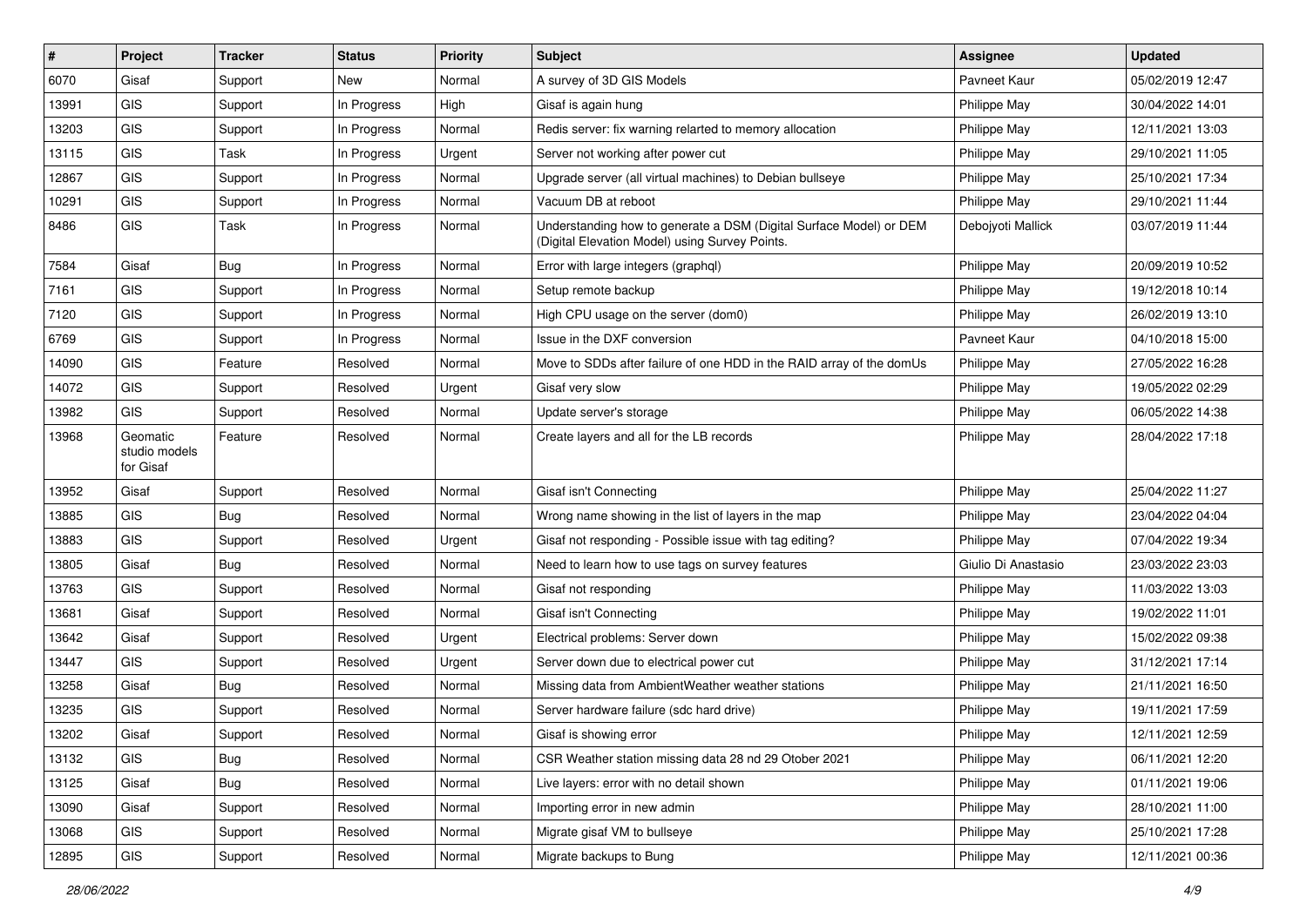| #     | Project                                | <b>Tracker</b> | <b>Status</b> | <b>Priority</b> | Subject                                                                                                      | Assignee            | <b>Updated</b>   |
|-------|----------------------------------------|----------------|---------------|-----------------|--------------------------------------------------------------------------------------------------------------|---------------------|------------------|
| 12701 | <b>GIS</b>                             | Bug            | Resolved      | Normal          | Weather Station not showing data since 24 July 2021                                                          | Philippe May        | 12/08/2021 12:21 |
| 12688 | Gisaf                                  | Support        | Resolved      | Normal          | Layers are not visible                                                                                       | Philippe May        | 10/08/2021 10:03 |
| 12491 | Gisaf                                  | Feature        | Resolved      | Normal          | Measure distances on the map                                                                                 | Philippe May        | 11/07/2021 11:51 |
| 12288 | Geomatic<br>studio models<br>for Gisaf | <b>Task</b>    | Resolved      | Normal          | Wells water levels referenced to the mean sea level                                                          | Giulio Di Anastasio | 08/06/2021 10:25 |
| 12075 | <b>GIS</b>                             | Feature        | Resolved      | High            | CSR Weather Station not showing since 22 of april 2021                                                       | Philippe May        | 29/04/2021 15:34 |
| 12049 | GIS                                    | Bug            | Resolved      | Immediate       | <b>Gisaf Error</b>                                                                                           | Philippe May        | 22/04/2021 10:39 |
| 11933 | Gisaf                                  | Support        | Resolved      | Normal          | Importing Error                                                                                              |                     | 30/03/2021 14:55 |
| 11907 | Gisaf                                  | Feature        | Resolved      | Normal          | Allow specific project list for custom models                                                                | Philippe May        | 19/03/2021 16:13 |
| 11886 | Gisaf                                  | Support        | Resolved      | Normal          | Pandas resample deprecation warning                                                                          | Philippe May        | 16/03/2021 12:49 |
| 11762 | Gisaf                                  | Feature        | Resolved      | Normal          | Switch from Mapbox to Maplibre                                                                               | Philippe May        | 20/11/2021 15:21 |
| 11691 | Gisaf                                  | Support        | Resolved      | Normal          | Error on when importing geopackage                                                                           | Selvarani C         | 18/03/2021 11:28 |
| 11649 | Gisaf                                  | Feature        | Resolved      | Normal          | Wells timeline dashboard misc. improvements                                                                  | Philippe May        | 27/01/2021 15:47 |
| 11577 | Gisaf                                  | Feature        | Resolved      | Normal          | Dashboard: multiple sections per page                                                                        | Philippe May        | 27/01/2021 12:37 |
| 11457 | Gisaf                                  | Support        | Resolved      | Normal          | Building Shed and Retaining Walls are not showing in a map                                                   | Philippe May        | 14/12/2020 19:52 |
| 11449 | Gisaf                                  | Feature        | Resolved      | Normal          | Strip extra characters when importing survey CSV files                                                       | Philippe May        | 10/12/2020 01:06 |
| 11262 | Gisaf                                  | Support        | Resolved      | Normal          | importing Error                                                                                              |                     | 04/11/2020 14:49 |
| 11260 | Gisaf                                  | Support        | Resolved      | Normal          | Reconciliation is not happening                                                                              |                     | 03/11/2020 11:32 |
| 10979 | Gisaf                                  | <b>Bug</b>     | Resolved      | Normal          | Line work import: no geometries?                                                                             | Selvarani C         | 17/09/2020 01:08 |
| 10948 | Gisaf                                  | Feature        | Resolved      | Normal          | Add WMS3 server capabilities (with pygeoapi)                                                                 | Philippe May        | 14/09/2020 16:59 |
| 10920 | Gisaf                                  | Feature        | Resolved      | Normal          | Add option to display labels on the map                                                                      | Philippe May        | 07/09/2020 11:54 |
| 10830 | Gisaf                                  | <b>Bug</b>     | Resolved      | Normal          | Import issue with raw survey points                                                                          | Philippe May        | 30/08/2020 14:45 |
| 10829 | Gisaf                                  | <b>Bug</b>     | Resolved      | Normal          | Missing symbols                                                                                              | Philippe May        | 24/08/2020 12:34 |
| 10819 | Gisaf                                  | <b>Bug</b>     | Resolved      | Normal          | Evergreen well: popup showing "null" instead of location, status, type                                       | Philippe May        | 23/08/2020 23:44 |
| 10741 | Gisaf                                  | Feature        | Resolved      | Normal          | Add a way for changing status of a feature, given its original id                                            | Philippe May        | 16/09/2020 17:35 |
| 10740 | Gisaf                                  | <b>Bug</b>     | Resolved      | Normal          | Change status: issue with projection system                                                                  | Philippe May        | 17/09/2020 14:34 |
| 10732 | Gisaf                                  | <b>Bug</b>     | Resolved      | Normal          | Wind Speed unit                                                                                              | Philippe May        | 04/08/2020 16:52 |
| 10728 | Gisaf                                  | Bug            | Resolved      | Normal          | Cannot download CSV for values                                                                               | Philippe May        | 03/08/2020 15:49 |
| 10693 | GIS                                    | Support        | Resolved      | Normal          | Wrong geometry type for category R54                                                                         | Philippe May        | 30/07/2020 12:00 |
| 10675 | Gisaf                                  | Feature        | Resolved      | Normal          | Add attribution on map                                                                                       | Philippe May        | 04/07/2021 13:58 |
| 10569 | Gisaf                                  | Feature        | Resolved      | Normal          | Well Masterfile/Repository                                                                                   | Philippe May        | 19/12/2020 17:10 |
| 10539 | Gisaf                                  | <b>Bug</b>     | Resolved      | Normal          | New basket admin: the metadata (surveyor, etc) aren't populated from raw<br>points when importing shapefiles | Philippe May        | 15/07/2020 15:02 |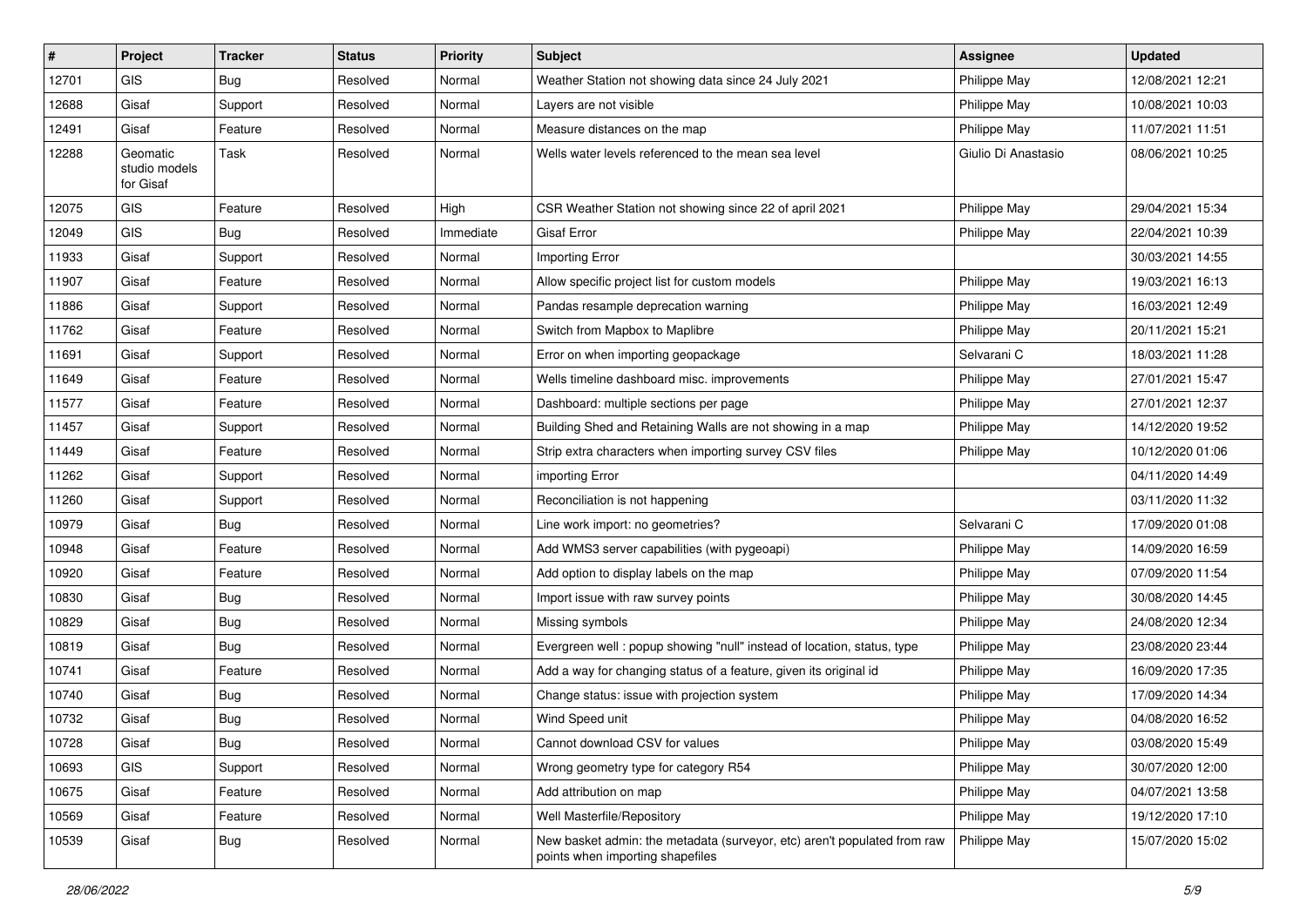| #     | Project | <b>Tracker</b> | <b>Status</b> | <b>Priority</b> | Subject                                                                                               | Assignee     | <b>Updated</b>   |
|-------|---------|----------------|---------------|-----------------|-------------------------------------------------------------------------------------------------------|--------------|------------------|
| 10536 | Gisaf   | Feature        | Resolved      | Normal          | Migrate PlottableModel.Actions.download csv value to plugins                                          | Philippe May | 15/07/2020 15:07 |
| 10439 | Gisaf   | <b>Bug</b>     | Resolved      | Normal          | Reconciliation: use categories instead of layers                                                      | Philippe May | 27/06/2020 05:21 |
| 10407 | Gisaf   | Bug            | Resolved      | Normal          | Live layer DXF export: missing reprojection                                                           | Philippe May | 23/06/2020 04:24 |
| 10400 | Gisaf   | Bug            | Resolved      | Normal          | Map search: works only once                                                                           | Philippe May | 24/06/2020 12:05 |
| 10360 | Gisaf   | Bug            | Resolved      | Normal          | Cannot import survey: accuracy issue                                                                  | Philippe May | 17/06/2020 01:29 |
| 10337 | Gisaf   | Bug            | Resolved      | Normal          | Custom layers with a "status" column not displayed on the map                                         | Philippe May | 13/06/2020 17:36 |
| 10331 | Gisaf   | Feature        | Resolved      | Normal          | Reconciliation: sort layer by alphabetical order                                                      | Philippe May | 12/06/2020 17:45 |
| 10323 | GIS     | Bug            | Resolved      | Normal          | Survey points from Eric Chacra: misc issues                                                           | Philippe May | 03/08/2020 13:11 |
| 10306 | Gisaf   | <b>Bug</b>     | Resolved      | Normal          | Logout not working                                                                                    | Philippe May | 11/06/2020 12:13 |
| 10289 | Gisaf   | Bug            | Resolved      | Normal          | New basket: cannot import raingauge Excel sheet                                                       | Philippe May | 11/06/2020 12:17 |
| 10224 | Gisaf   | Support        | Resolved      | Normal          | Update gs.basemaps in Jupyter notebooks                                                               | Philippe May | 14/06/2021 16:15 |
| 10213 | Gisaf   | <b>Bug</b>     | Resolved      | Normal          | Point showing in the reconciliation pop-up but error while reconciling                                | Philippe May | 26/06/2020 14:37 |
| 10182 | Gisaf   | Feature        | Resolved      | Normal          | Function to change status of surveyed features                                                        | Philippe May | 15/07/2020 15:10 |
| 10180 | Gisaf   | Bug            | Resolved      | Normal          | Error importing Johan's shapefile                                                                     | Philippe May | 27/05/2020 15:34 |
| 10153 | GIS     | Support        | Resolved      | Normal          | Postgis access for Selvarani in QGis                                                                  | Philippe May | 23/05/2020 12:05 |
| 10152 | Gisaf   | Feature        | Resolved      | Normal          | wells list in Measures Tab with only wells having measures                                            | Philippe May | 10/06/2020 15:05 |
| 10151 | GIS     | Feature        | Resolved      | Normal          | PG ADMIN installation on server                                                                       | Philippe May | 23/05/2020 12:04 |
| 10149 | Gisaf   | <b>Bug</b>     | Resolved      | Normal          | Import basket: fix authorization auto import                                                          | Philippe May | 09/06/2020 23:09 |
| 10125 | Gisaf   | Bug            | Resolved      | Normal          | Feature with Status other than existing, not showing in the map (example:<br>future building outline) | Philippe May | 20/05/2020 04:05 |
| 10123 | Gisaf   | Bug            | Resolved      | Normal          | Basket Upload: store not saved                                                                        | Philippe May | 19/05/2020 17:36 |
| 10122 | Gisaf   | Bug            | Resolved      | Normal          | Reconciliation: missing categories                                                                    | Philippe May | 19/05/2020 02:53 |
| 10014 | Gisaf   | Feature        | Resolved      | Normal          | Interity checks                                                                                       | Philippe May | 19/05/2020 19:23 |
| 9944  | Gisaf   | Feature        | Resolved      | Normal          | Admin: manage categories                                                                              | Philippe May | 10/04/2020 12:06 |
| 9602  | Gisaf   | Bug            | Resolved      | Normal          | Map: ability to cancel download                                                                       | Philippe May | 20/01/2020 18:32 |
| 9592  | Gisaf   | Support        | Resolved      | Urgent          | Follow up migration                                                                                   | Philippe May | 19/01/2020 13:42 |
| 9563  | Gisaf   | Feature        | Resolved      | Normal          | Live layers: add option to link to a map feature                                                      | Philippe May | 12/01/2020 22:22 |
| 9552  | Gisaf   | Documentation  | Resolved      | Normal          | Weekly resampling - Starts on mondays                                                                 | Philippe May | 25/07/2020 17:12 |
| 9534  | Gisaf   | Feature        | Resolved      | Normal          | GeoJson store: systematically use geodataframes                                                       | Philippe May | 07/01/2020 16:51 |
| 9519  | Gisaf   | Bug            | Resolved      | Normal          | Map info: fix icons                                                                                   | Philippe May | 02/01/2020 13:11 |
| 9517  | Gisaf   | Feature        | Resolved      | Normal          | Tags: add location                                                                                    | Philippe May | 03/01/2020 11:54 |
| 9516  | Gisaf   | Feature        | Resolved      | Normal          | Map: add option to grab link to the selected feature                                                  | Philippe May | 02/01/2020 15:42 |
| 9510  | Gisaf   | Feature        | Resolved      | Normal          | Automatically resample to daily when there's too much data                                            | Philippe May | 01/01/2020 14:12 |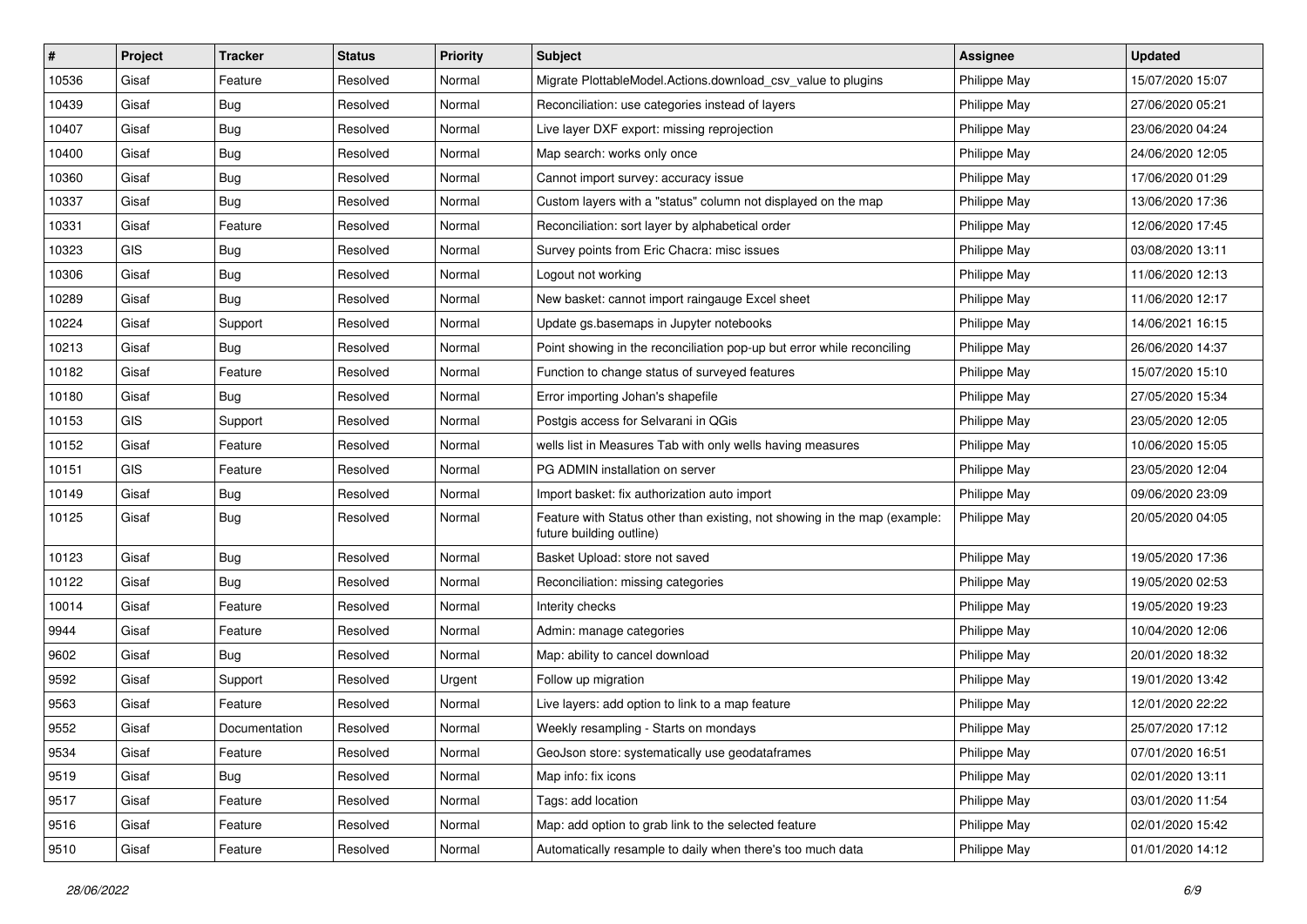| #    | Project                                | <b>Tracker</b> | <b>Status</b> | <b>Priority</b> | Subject                                                                             | Assignee                | <b>Updated</b>   |
|------|----------------------------------------|----------------|---------------|-----------------|-------------------------------------------------------------------------------------|-------------------------|------------------|
| 9509 | Gisaf                                  | Feature        | Resolved      | Normal          | Update angular-plotly to 1.5.0                                                      | Philippe May            | 04/01/2020 12:05 |
| 9493 | Gisaf                                  | Bug            | Resolved      | Normal          | Plotly png download resize frame                                                    | Philippe May            | 26/12/2019 16:37 |
| 9466 | Gisaf                                  | Support        | Resolved      | Normal          | Rename "altitude" to "elevation"                                                    | Philippe May            | 08/01/2020 11:27 |
| 9465 | Gisaf                                  | Bug            | Resolved      | Normal          | Export plots to PNG missing axis labels                                             | Philippe May            | 08/01/2020 11:35 |
| 9463 | GIS                                    | Support        | Resolved      | Normal          | Setup a weather station in Kalpana                                                  | Philippe May            | 02/11/2021 15:08 |
| 9292 | <b>GIS</b>                             | Support        | Resolved      | Normal          | Server upgrade to buster                                                            | Philippe May            | 13/11/2019 12:29 |
| 9220 | GIS                                    | Feature        | Resolved      | High            | Setting the daily resampling of weather data starting from 8.30 am                  | Philippe May            | 08/01/2020 17:57 |
| 9127 | GIS                                    | Task           | Resolved      | Normal          | Cross check                                                                         | Bala Ramachandran       | 20/11/2019 12:32 |
| 9119 | GIS                                    | Task           | Resolved      | Normal          | Individual/community well data                                                      | Meera Natarajan         | 23/10/2019 11:16 |
| 9036 | Gisaf                                  | <b>Bug</b>     | Resolved      | Normal          | Fix login indicator                                                                 | Philippe May            | 03/10/2019 15:15 |
| 8756 | Gisaf                                  | Bug            | Resolved      | Normal          | Map: handle errors when layers (eg, in base maps) don't actually exist              | Philippe May            | 02/08/2019 16:40 |
| 8669 | Gisaf                                  | Feature        | Resolved      | Normal          | Groups of map layers                                                                | Philippe May            | 26/07/2019 10:51 |
| 8630 | Gisaf                                  | Feature        | Resolved      | Normal          | Map: add option for filter with status                                              | Philippe May            | 10/07/2019 16:49 |
| 8504 | GIS                                    | Support        | Resolved      | Normal          | Clean data from the weather station                                                 | Philippe May            | 04/07/2019 17:05 |
| 8450 | GIS                                    | Support        | Resolved      | Normal          | Unable to Load Jupyter Lab                                                          | Philippe May            | 10/06/2019 15:52 |
| 8299 | <b>GIS</b>                             | Task           | Resolved      | High            | Understanding The Things Network Fair Access Policy and Gateway<br>Limitations      | Debojyoti Mallick       | 27/05/2019 10:28 |
| 8287 | <b>GIS</b>                             | Task           | Resolved      | Normal          | additional information to the template                                              | Meera Natarajan         | 24/05/2019 16:31 |
| 8246 | <b>GIS</b>                             | Support        | Resolved      | Normal          | Server down?                                                                        | Philippe May            | 06/05/2019 15:45 |
| 8231 | Gisaf                                  | Bug            | Resolved      | Normal          | Fix status in table definition of new categories                                    | Philippe May            | 03/05/2019 17:26 |
| 8096 | Geomatic<br>studio models<br>for Gisaf | <b>Task</b>    | Resolved      | Normal          | Creating a Gkpg/shp for elevation points in Basins with category as an<br>attribute | Philippe May            | 24/05/2019 16:57 |
| 8060 | <b>GIS</b>                             | Feature        | Resolved      | Normal          | Compilation of data on wells including elevation and CF (correction Factor)         | Debojyoti Mallick       | 13/05/2019 15:56 |
| 7984 | GIS                                    | Task           | Resolved      | Normal          | Understanding The Things Network and embedding it with Jupyter for Well<br>Data     | Debojyoti Mallick       | 29/03/2019 16:04 |
| 7937 | GIS                                    | Bug            | Resolved      | Normal          | Retention wall is not properly display in GIS,                                      | Pushparaj Muthukrishnan | 23/03/2019 15:52 |
| 7936 | Geomatic<br>studio models<br>for Gisaf | Task           | Resolved      | Normal          | Add the wastewater type to the origin                                               | Philippe May            | 19/03/2019 23:56 |
| 7935 | Geomatic<br>studio models<br>for Gisaf | Task           | Resolved      | Normal          | Template components in order                                                        | Philippe May            | 20/03/2019 15:18 |
| 7839 | GIS                                    | Task           | Resolved      | Normal          | Bush vs Bush Area - mismatch                                                        | Pushparaj Muthukrishnan | 23/03/2019 10:30 |
| 7835 | GIS                                    | Documentation  | Resolved      | Normal          | Adding and Using ESRI and other basemaps in QGIS.                                   | Debojyoti Mallick       | 06/03/2019 13:01 |
| 7818 | GIS                                    | Task           | Resolved      | Normal          | Studying OGC services with Publish / Subscription for Open source forum.            | Debojyoti Mallick       | 29/03/2019 10:37 |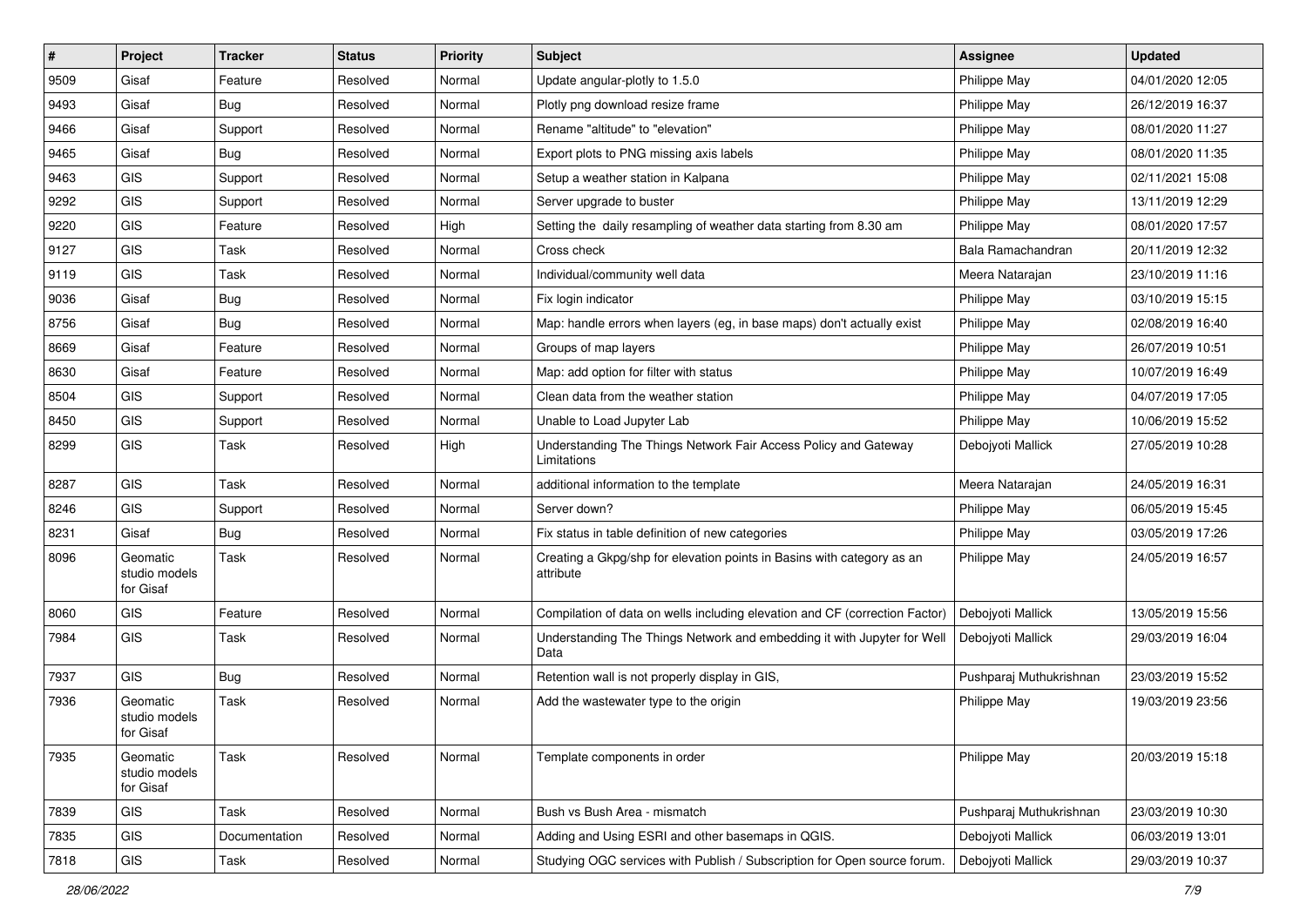| $\vert$ # | Project                                | <b>Tracker</b> | <b>Status</b> | <b>Priority</b> | Subject                                                                                                  | <b>Assignee</b>         | <b>Updated</b>   |
|-----------|----------------------------------------|----------------|---------------|-----------------|----------------------------------------------------------------------------------------------------------|-------------------------|------------------|
| 7814      | <b>GIS</b>                             | Task           | Resolved      | Normal          | RTK coordinates of Drone targets                                                                         | Pushparaj Muthukrishnan | 03/05/2019 11:35 |
| 7813      | Gisaf                                  | Documentation  | Resolved      | Normal          | Including credits for ESRI basemap (Sat, Highways, Labels)                                               | Philippe May            | 05/03/2019 12:39 |
| 7786      | <b>GIS</b>                             | Task           | Resolved      | Low             | To take a photo of Boundary Stone and position                                                           | Pushparaj Muthukrishnan | 03/05/2019 11:36 |
| 7784      | <b>GIS</b>                             | Task           | Resolved      | Immediate       | In Invocation Unpaved road is missing in gisaf                                                           | Pushparaj Muthukrishnan | 23/03/2019 10:32 |
| 7778      | GIS                                    | Task           | Resolved      | Normal          | To fines the survey work in Sukhavati Community by 09/03/2019                                            | Pushparaj Muthukrishnan | 03/05/2019 11:37 |
| 7732      | <b>GIS</b>                             | Task           | Resolved      | Urgent          | Water level in Angad's well                                                                              | Bala Ramachandran       | 23/02/2019 11:11 |
| 7725      | Geomatic<br>studio models<br>for Gisaf | Feature        | Resolved      | Normal          | Add a button for generating reports                                                                      | Philippe May            | 25/02/2019 13:08 |
| 7723      | GIS                                    | Task           | Resolved      | Normal          | comparison pH and TDS meter                                                                              | Meera Natarajan         | 09/03/2019 11:18 |
| 7722      | <b>GIS</b>                             | Task           | Resolved      | Normal          | health check standardization of observation                                                              | Meera Natarajan         | 27/02/2019 16:22 |
| 7711      | Geomatic<br>studio models<br>for Gisaf | Feature        | Resolved      | Normal          | Add fields to component types                                                                            | Philippe May            | 25/02/2019 13:06 |
| 7710      | Geomatic<br>studio models<br>for Gisaf | Feature        | Resolved      | Normal          | Add fields to the individual components                                                                  | Philippe May            | 25/02/2019 13:07 |
| 7709      | Geomatic<br>studio models<br>for Gisaf | Feature        | Resolved      | Normal          | Waste water treatment plant improvements                                                                 | Philippe May            | 19/03/2019 23:58 |
| 7696      | Geomatic<br>studio models<br>for Gisaf | Feature        | Resolved      | Normal          | HT Cables shapefile from Johan                                                                           | Philippe May            | 25/02/2019 18:54 |
| 7574      | <b>GIS</b>                             | Task           | Resolved      | Normal          | Survey in Maduca                                                                                         | Pushparaj Muthukrishnan | 26/02/2019 14:42 |
| 7554      | <b>GIS</b>                             | <b>Bug</b>     | Resolved      | Normal          | Cannot auto import points for project RZ                                                                 | Philippe May            | 04/02/2019 16:31 |
| 7552      | <b>GIS</b>                             | <b>Bug</b>     | Resolved      | Normal          | error in auto import of raw points to point shapefiles                                                   | Philippe May            | 05/02/2019 11:13 |
| 7551      | GIS                                    | Bug            | Resolved      | Normal          | error while downloading shapefiles from gisaf                                                            | Philippe May            | 06/02/2019 09:10 |
| 7550      | <b>GIS</b>                             | Task           | Resolved      | High            | meeting Gilles                                                                                           | Meera Natarajan         | 13/02/2019 11:13 |
| 7549      | GIS                                    | Task           | Resolved      | Normal          | Surrender and Grace WWTP Health check                                                                    | Meera Natarajan         | 06/02/2019 09:57 |
| 7548      | <b>GIS</b>                             | Task           | Resolved      | Normal          | To finish the Kalpana line work and Shape file and include the D, E Cad<br>and shape file to master file | Pushparaj Muthukrishnan | 03/05/2019 11:38 |
| 7527      | Gisaf                                  | Feature        | Resolved      | Normal          | Give an option to resample data for graphs (eg. rain gauge)                                              | Philippe May            | 07/03/2019 16:24 |
| 7343      | GIS                                    | Support        | Resolved      | Normal          | Add layer for locations                                                                                  | Philippe May            | 02/02/2019 15:25 |
| 7243      | GIS                                    | <b>Bug</b>     | Resolved      | Normal          | Cannot view well level for some well                                                                     | Bala Ramachandran       | 11/12/2018 15:21 |
| 7156      | GIS                                    | Support        | Resolved      | Normal          | Make server boot again                                                                                   | Philippe May            | 05/02/2019 11:13 |
| 6990      | GIS                                    | Support        | Resolved      | Normal          | Create a VM for Notebooks                                                                                | Philippe May            | 10/11/2018 15:57 |
| 6954      | GIS                                    | Support        | Resolved      | Normal          | Create a VM for DB                                                                                       | Philippe May            | 10/11/2018 16:02 |